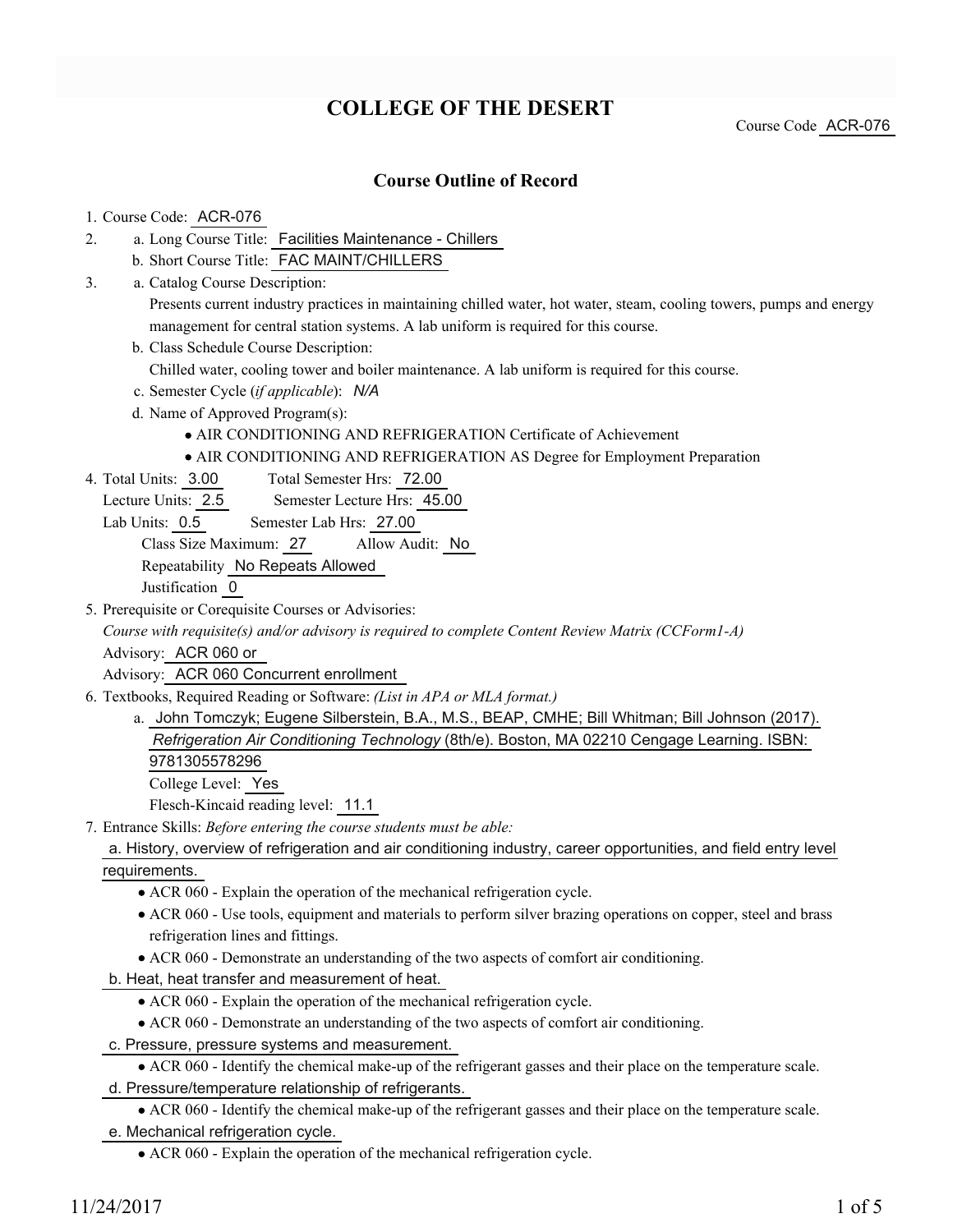## ACR 076-Facilities Maintenance - Chillers

- f. Operation, refrigerant state changes, heat flow, pressure division and refrigerant flow.
	- ACR 060 Explain the operation of the mechanical refrigeration cycle.
	- ACR 060 Identify the chemical make-up of the refrigerant gasses and their place on the temperature scale.
- g. Components including compressors, evaporators, condensers, metering devices and refrigerants.
	- ACR 060 Identify and explain the operation, purpose and construction of the major components found in the mechanical refrigeration cycle.

#### h. Accessory devices and components.

- ACR 060 Identify and explain the operation, purpose and construction of the major components found in the mechanical refrigeration cycle.
- i. Types of air conditioning systems.
	- ACR 060 Identify and explain the operation, purpose and construction of the major components found in the mechanical refrigeration cycle.
	- ACR 060 Demonstrate an understanding of the two aspects of comfort air conditioning.

#### j. Refrigerant systems.

- ACR 060 Explain the operation of the mechanical refrigeration cycle.
- ACR 060 Identify and explain the operation, purpose and construction of the major components found in the mechanical refrigeration cycle.
- k. Service procedures and safe use of tools and instruments.
	- ACR 060 Use tools, equipment and materials to perform silver brazing operations on copper, steel and brass refrigeration lines and fittings.
- l. Pressure estimating and performance testing.
	- ACR 060 Explain the operation of the mechanical refrigeration cycle.
- m. Silver brazing techniques for copper steel, and brass refrigerant lines and fittings.
	- ACR 060 Use tools, equipment and materials to perform silver brazing operations on copper, steel and brass refrigeration lines and fittings.
- 8. Course Content and Scope:

#### Lecture:

- a. High pressure chillers and safety
- b. Low pressure chillers and safety
- c. Types of chiller compressors
- d. Dx and flooded evaporators
- e. Cooling towers and safety
- f. Purge systems
- g. Refrigerant recovery
- h. Energy management systems
- i. High and low pressure boilers and safety
- j. Piping systems-production and distribution
- k. Air handlers, vav controls, hot deck-cold deck
- l. Variable frequency drives, pumps, valves and safety
- m. Central station maintenance

Lab: *(if the "Lab Hours" is greater than zero this is required)*

- a. Tour campus and community central station systems
- b. Computer simulations
- c. Computer energy management programs
- d. Identify and describe function of central station systems
- e. Observe central station maintenance
- f. Observe chiller-boiler start-up and shut-down
- g. Rounds and readings

#### 9. Course Student Learning Outcomes:

1. Describe central station equipment safe and efficient operation.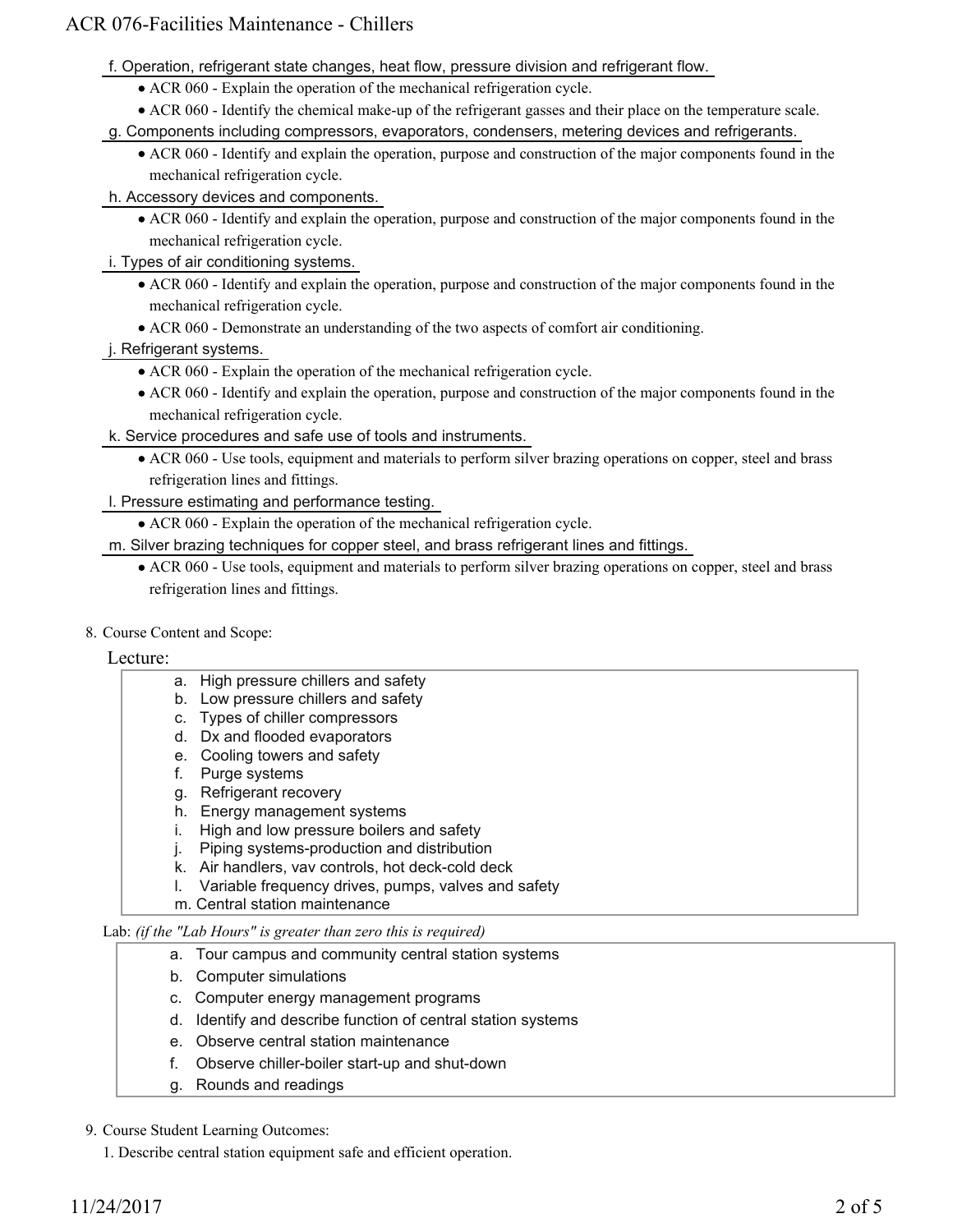## ACR 076-Facilities Maintenance - Chillers

2. Monitor central station equipment for proper and safe operation.

3.

Describe the steps to perform routine maintenance on central station systems.

- 10. Course Objectives: Upon completion of this course, students will be able to:
	- a. Describe how chilled water systems operate
	- b. Describe how boilers operate
	- c. Describe how cooling towers operate
	- d. Describe how water is used to move heat
	- e. Monitor system operation via computers
	- f. Describe safety and use of PPE in a central station
	- g. Describe refrigerant use and safety
- Methods of Instruction: *(Integration: Elements should validate parallel course outline elements)* 11.
	- a. Collaborative/Team
	- b. Demonstration, Repetition/Practice
	- c. Discussion
	- d. Laboratory
	- e. Lecture
	- f. Observation
	- g. Participation
	- h. Technology-based instruction
- 12. Assignments: (List samples of specific activities/assignments students are expected to complete both in and outside of class.) In Class Hours: 72.00

Outside Class Hours: 90.00

- a. Out-of-class Assignments
	- 1. Periodic reading assignments
	- 2. Online research
	- 3. Computer exercises
- b. In-class Assignments
	- 1. Computer simulations
	- 2. Rounds and readings
	- 3. Tour campus facilities
	- 4. NATE Preperation online

13. Methods of Evaluating Student Progress: The student will demonstrate proficiency by:

- Written homework
- Blackboard
- Laboratory projects
- True/false/multiple choice examinations
- Mid-term and final evaluations
- Student participation/contribution
- 14. Methods of Evaluating: Additional Assessment Information:

Completion of energy management projects Completion of lab and computer projects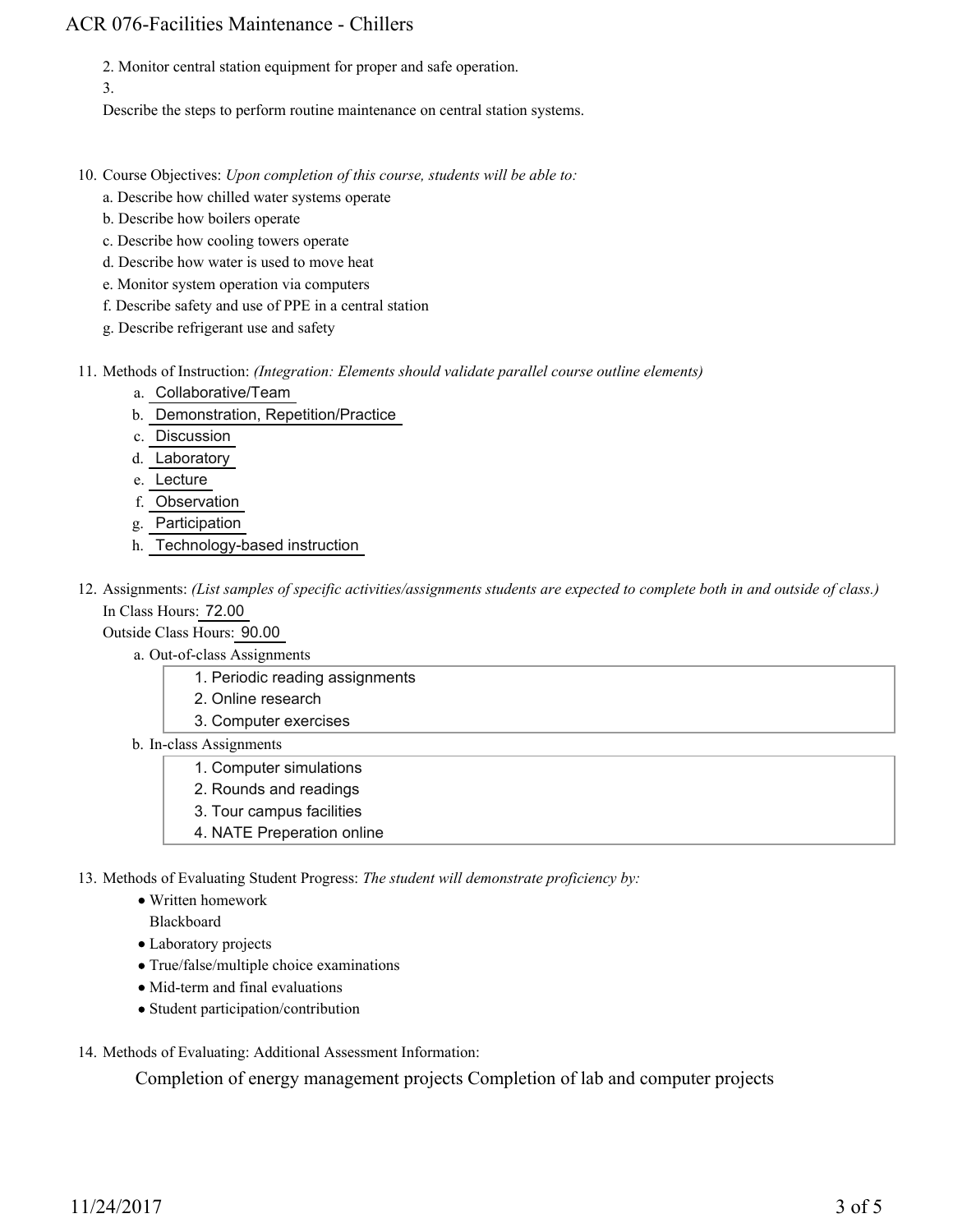15. Need/Purpose/Rationale -- All courses must meet one or more CCC missions.

PO - Career and Technical Education

Fulfill the requirements for an entry- level position in their field.

Apply critical thinking skills to execute daily duties in their area of employment.

Apply critical thinking skills to research, evaluate, analyze, and synthesize information.

Display the skills and aptitude necessary to pass certification exams in their field.

Exhibit effective written, oral communication and interpersonal skills.

#### IO - Critical Thinking and Communication

Apply principles of logic to problem solve and reason with a fair and open mind.

 Summarize, analyze, and interpret oral and written texts, with the ability to identify assumptions and differentiate fact from opinion.

#### 16. Comparable Transfer Course

| <b>University System</b> | $\mathcal{L}$ ampus | <b>Course Number</b> | <b>Course Title</b> | <b>Catalog Year</b> |  |
|--------------------------|---------------------|----------------------|---------------------|---------------------|--|
|                          |                     |                      |                     |                     |  |

17. Special Materials and/or Equipment Required of Students:

| 1. Personal Protective Equipment |  |
|----------------------------------|--|
| 2. safety glasses                |  |
| 3. ANSI Z87.1                    |  |
| 4. hard hat                      |  |
| 5. Z89.1-2003                    |  |
| 6. hearing protection            |  |
| 7. ANSI S12.6-1997               |  |

Required Material? 18. Materials Fees:

#### **Material or Item Cost Per Unit Total Cost**

19. Provide Reasons for the Substantial Modifications or New Course:

Update to include uniform information.

- a. Cross-Listed Course *(Enter Course Code)*: *N/A* 20.
	- b. Replacement Course *(Enter original Course Code)*: *N/A*

21. Grading Method *(choose one)*: Letter Grade Only

#### MIS Course Data Elements 22.

- a. Course Control Number [CB00]: CCC000513168
- b. T.O.P. Code [CB03]: 94600.00 Environmental Control Tec
- c. Credit Status [CB04]: D Credit Degree Applicable
- d. Course Transfer Status [CB05]: C = Non-Transferable
- e. Basic Skills Status [CB08]: 2N = Not basic skills course
- f. Vocational Status [CB09]: Clearly Occupational
- g. Course Classification [CB11]: Y Credit Course
- h. Special Class Status [CB13]: N Not Special
- i. Course CAN Code [CB14]: *N/A*
- j. Course Prior to College Level [CB21]: Y = Not Applicable
- k. Course Noncredit Category [CB22]: Y Not Applicable
- l. Funding Agency Category [CB23]: Y = Not Applicable
- m. Program Status [CB24]: 1 = Program Applicable